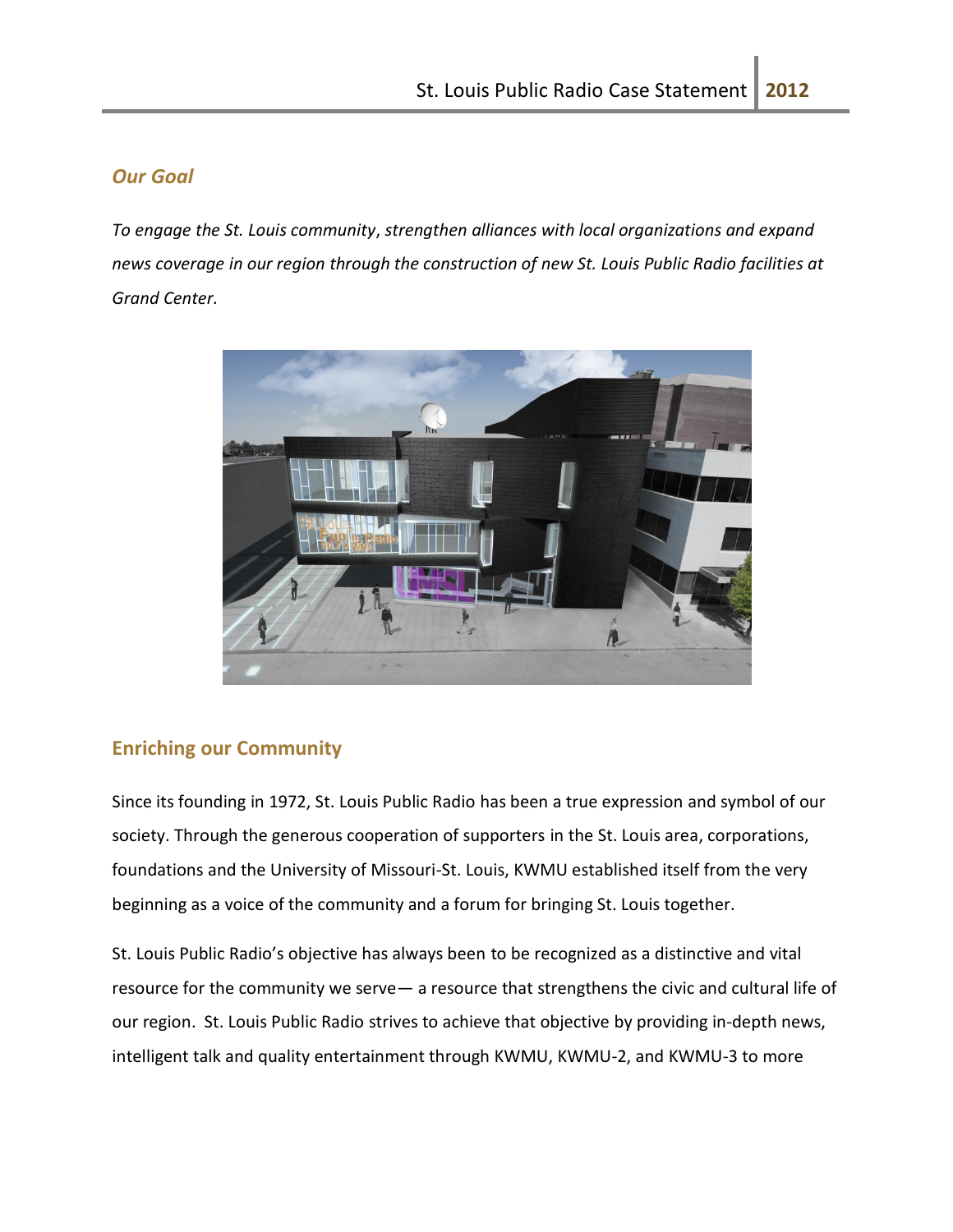than 250,000 listeners each week and more than 1,000,000 annual visitors to stlpublicradio.org, our web site.

As a voice for the St. Louis region and beyond, we at St. Louis Public Radio consider ourselves not just broadcasters, but also conveners and educators. We use all of our resources to present ideas and programs that advance the strongest attributes of an enlightened and informed society— including broadcasts that focus on music, arts, and the social, scientific and political issues that affect the lives of people in and around St. Louis every day.

> *We represent St. Louis, embodying the artistic, cultural and intellectual life around us.*

In May of 2010, St. Louis Public Radio added 24/7 broadcast of classical music with the creation of Classical 90.7 KWMU-3. We also initiated a partnership with the St. Louis Symphony Orchestra in June of 2010 to broadcast all Saturday night Wells Fargo Advisors Orchestra Series concerts that continues today.

We have developed innovative new initiatives, including veteran reporter Don Marsh's groundbreaking project *St. Louis History in Black and White.* This unprecedented online series takes an in-depth look at the history of race relations in St. Louis from 1847 to the present, deepening our understanding of our own culture and people.

Yet another landmark series we have undertaken is *Bound by Division*, a program investigating the differences that characterize the St. Louis community, and asking the question, what fuels these divisions and how do they keep the St. Louis region from moving forward?

Unbiased news is also an important aspect of St. Louis Public Radio's broadcasts, and the reporting we do here at St. Louis Public Radio has not been overlooked. Recent awards for our reporters and programs include the 2011 Missouri Broadcasters' Association First Place for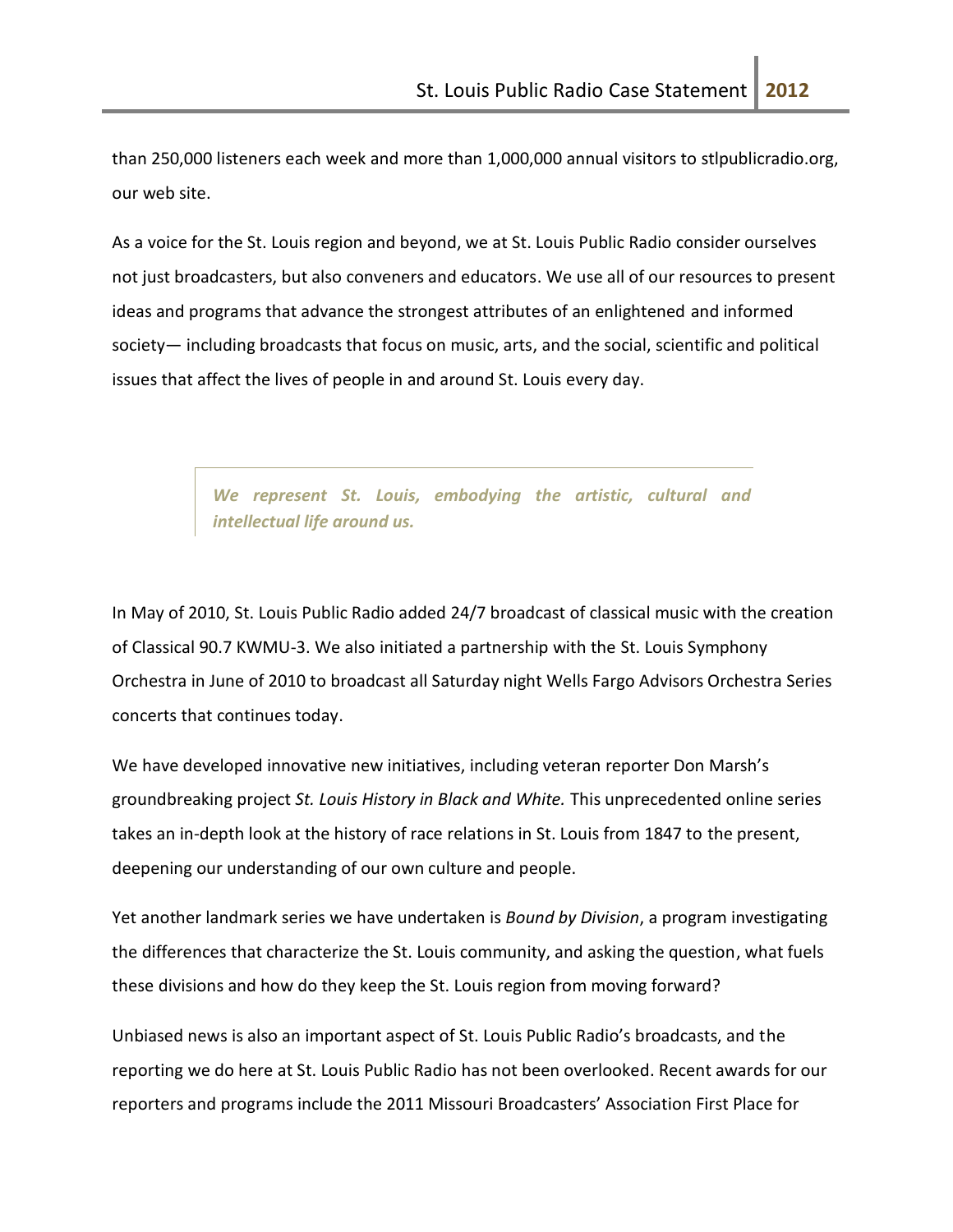Documentary/Public Affairs programming for our coverage of teen unemployment and a 2010 RTDNA Edward R. Murrow Regional award for Adam Allington's report *St. Louis Stimulus a Year Later.*

> *"St. Louis Public Radio is civil, calm, reliable and truthful." –* Vincent Schomemehl, President and CEO, Grand Center.

#### **Building a Forum for the Future — UMSL at Grand Center**

Expanding on this history of success, St. Louis Public Radio is now approaching a transformative moment— the construction of our new facilities at the UMSL building at Grand Center.

Whether by keeping our audience up to date on the latest classes in the region or promoting local arts events, we have always focused on connecting our listeners to the arts in our area. Recently, promotional opportunities and cooperation between St. Louis Public Radio, the St. Louis Symphony, and Circus Flora allowed this long-time St. Louis theater company to

experience its biggest season in 25 years, cementing its place and reputation in our regional arts scene and exposing a new generation to a distinct St. Louis arts experience.

Now with our new location in the heart of the St. Louis arts scene, we will be better positioned than ever to enhance the creative dialogue in our region. Located

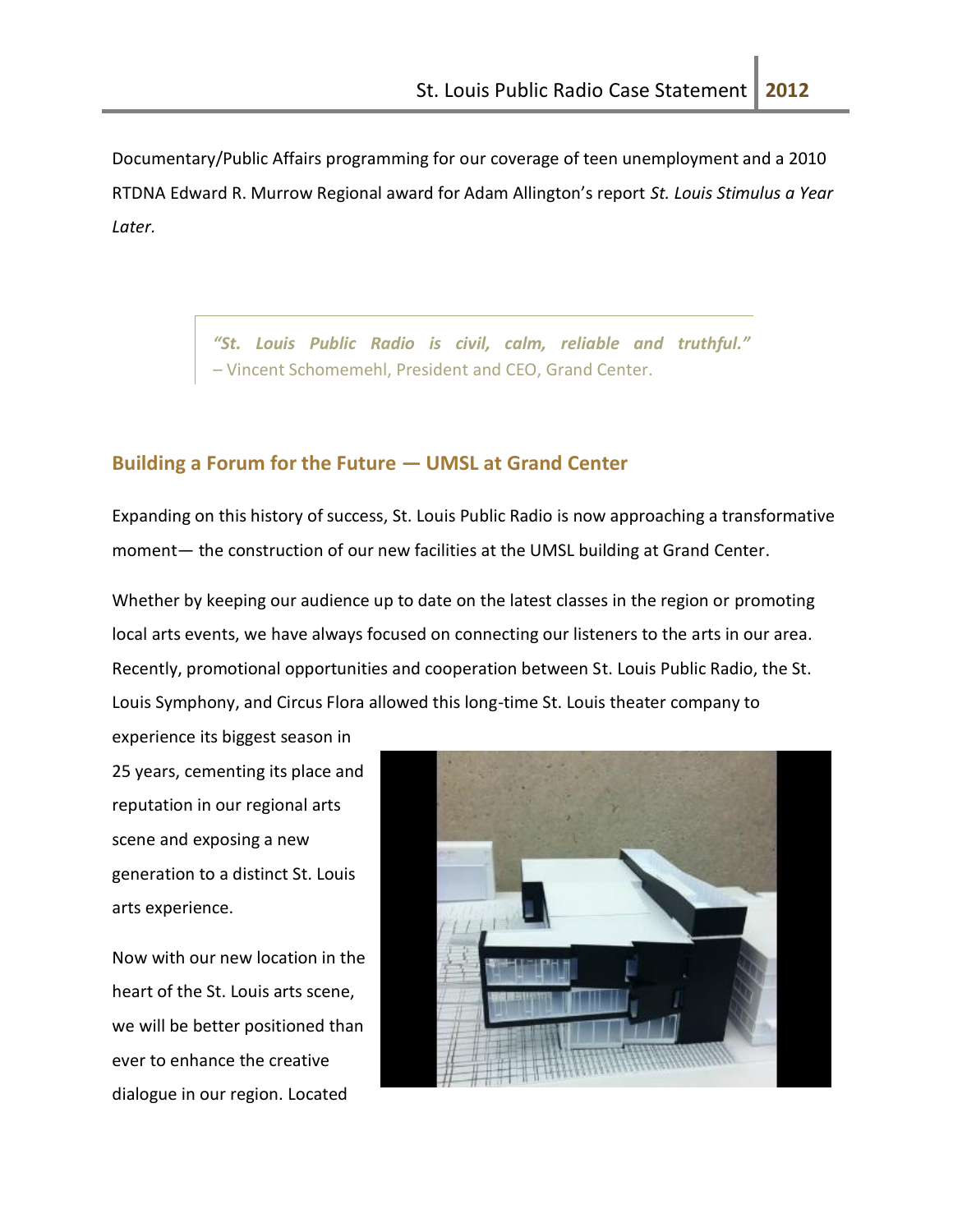at 3651 Olive Street in Grand Center, this three-story, 27,000 square-foot facility includes new studios, community facilities, an expanded newsroom and more. These facilities will enable us to create new, original programs and provide our listeners each and every day with an even greater understanding of the issues that define our region and color our lives.

# UMSL AT GRAND CENTER WILL BE…

### **…A PLACE TO ENGAGE**

By building our new facilities at Grand Center, we are positioned within what is arguably the most dynamic part of St. Louis, an area that has already established a national reputation as one of the most vibrant arts districts in the country. Over 1 million visitors come to Grand

Center to **Exercise 2018** Center to engage in over Louis.

It is a place **that** *a is a concentration now at Grand Center of* **that defines the** very life and  $\begin{bmatrix} 1 & \text{pump mean} \\ \text{culture of St.} \end{bmatrix}$ *public media offers a lot of opportunities to accelerate the recognition of the Arts in the St. Louis area… that's the power of District."*

We also join **the Church Schoemehl, Grand Center Containery in three other** 

1,500 cultural events each year.

public media outlets already outlets already located at Grand Center—

Nine Network of Public Media, The St. Louis Beacon and KDHX— creating an unprecedented opportunity to bring together four organizations dedicated to promoting and documenting life in St. Louis.

Our part in this public media continuum is essential— in fact, public radio today is one of the last free and readily accessible means for transmitting and sharing the information that matters to our community. Citizens in the St. Louis region want and need to make informed decisions and fully take part in a democratic society. Public radio is the vehicle to provide that forum.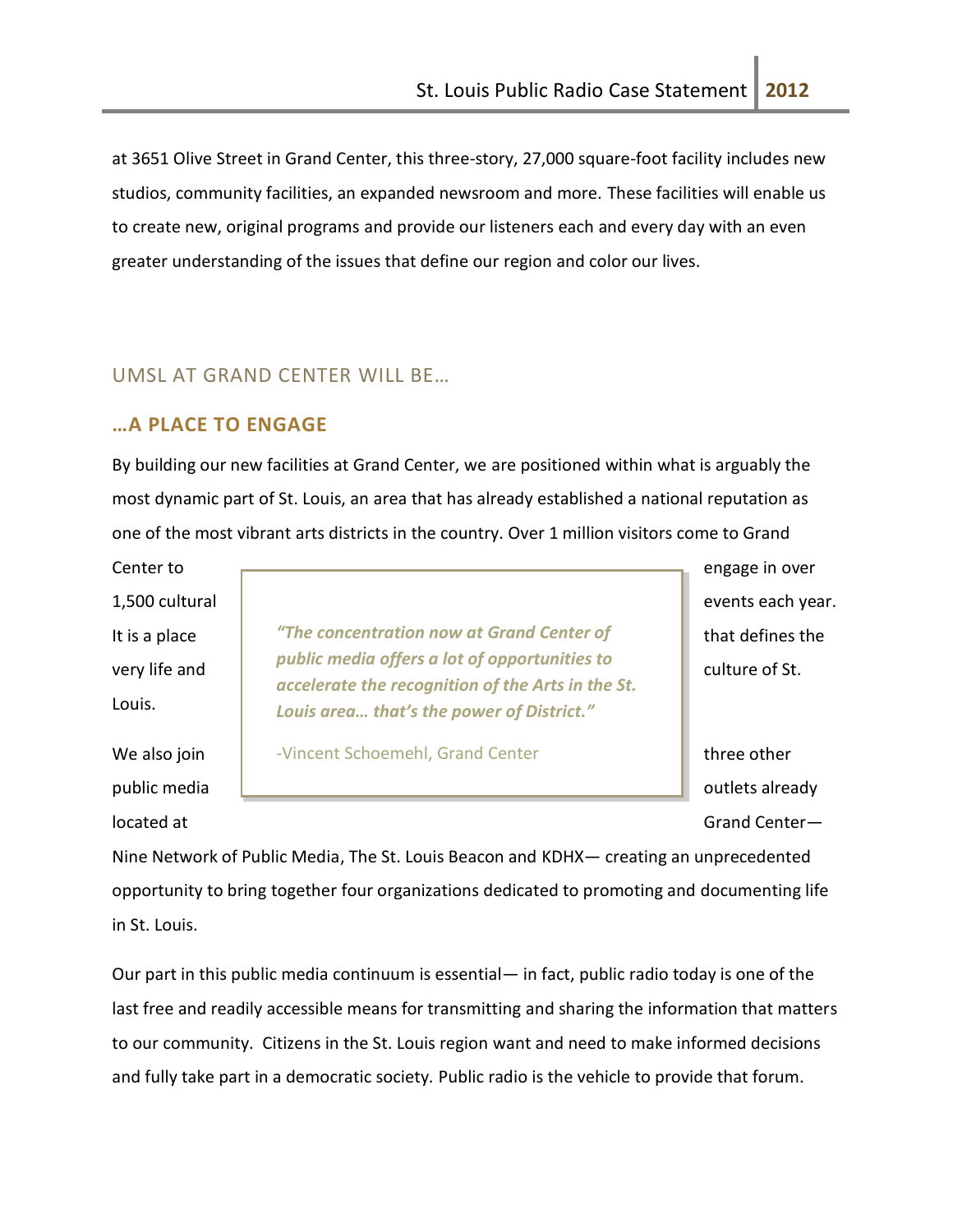

The new facilities include spaces in which St. Louis Public Radio can communicate and convene with members of the St. Louis community, forging more of the partnerships that have been so pivotal to our broadcast success. Community-oriented spaces include studios for broadcasting reports on critical local and regional issues

and town-hall style meeting rooms that allow us to host discussions with the public on a regular, ongoing basis. St. Louis Public Radio is creating opportunities for direct and personal connections with our listeners and community.

### UMSL AT GRAND CENTER WILL BE…

### **…A PLACE TO GROW**

Our new location also enables us to expand our journalism franchise and our production facilities, doubling our current news space and tripling our capacity for creating original program content and news. This move allows us to reach new audiences and cover more of the issues that matter to our region.

Expanding our journalism franchise is particularly critical at this stage in our growth. We have always stood for agenda-free journalism. Today, however, rigorous and honest coverage of regional news has become especially high stakes. Given what is

**"***We have been supporters for close to 20 years. I realized that whenever we were home or in the car, 90.7 was on, so we decided to start supporting the station… Then one day several years ago, we decided because the station was so important to St. Louis and the nation, we should become Cornerstone Members***."**

-Linda & Michael Honigfort, Cornerstone Society members since 2005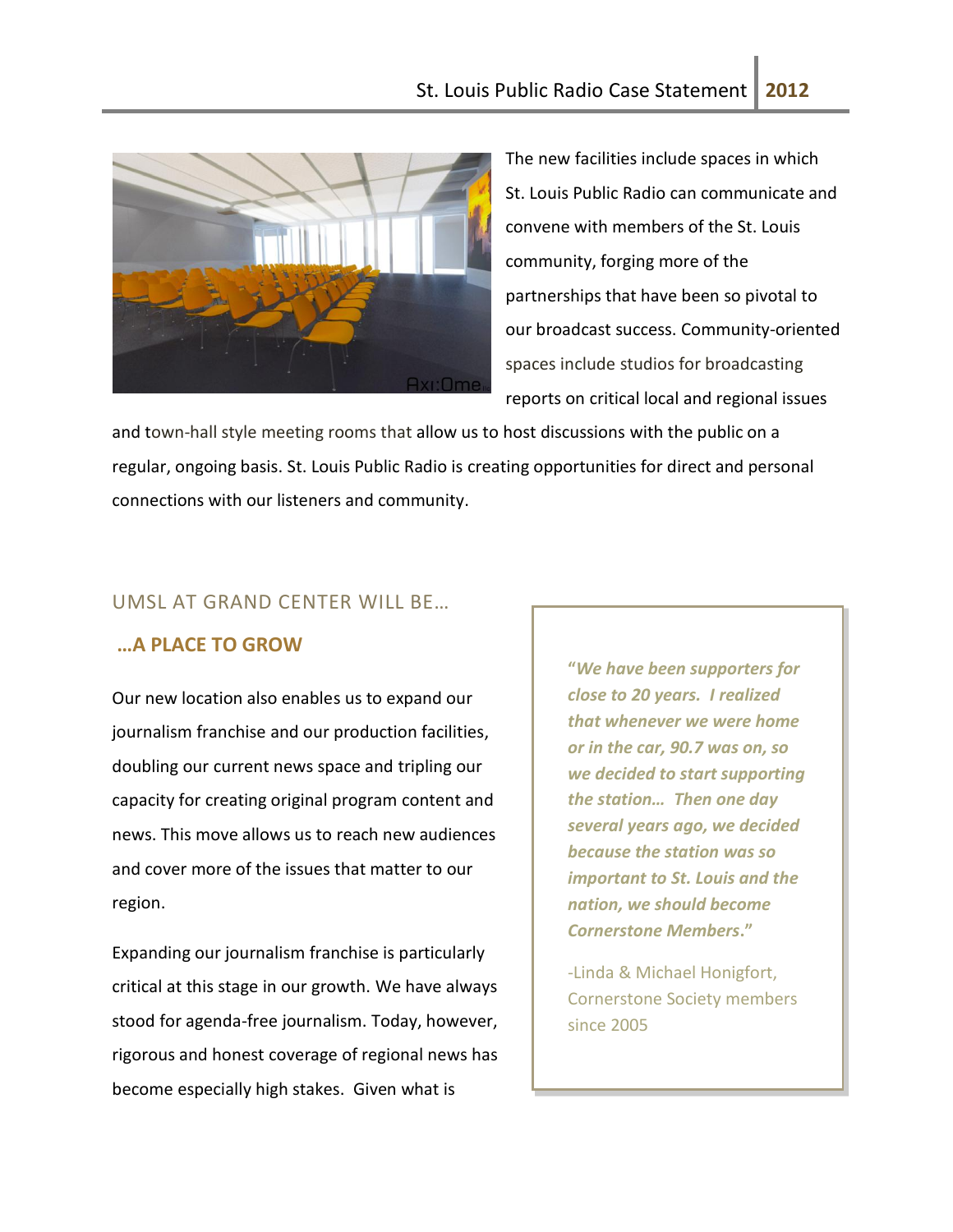happening to so much of the media in our country today, it is incumbent upon St. Louis Public Radio to step up and serve as the platform for a deeper engagement with our audience, helping them to understand issues that affect our world, our nation, and the region.



The Grand Center location gives us the high quality production facilities we need to recruit and retain the best reporters and journalists to supplement our already awardwinning news staff. This centralized site also allows these dedicated news professionals to get where the news is happening, when it's happening.

New journalism facilities will incorporate state-of-the-art on-air studios and accommodate up to 12 journalists, five digital media specialists, and a production staff of five, building on our reputation to bring the region the best news reporting and our commitment to develop new, local programs.

## **Maintaining a Focus on St. Louis**

St. Louis Public Radio always circles back to our community. We know that a significant part of our duty as a public media provider is to step in and address the issues that are important to the St. Louis area and that are being disregarded by the media at large.

Recently on *St. Louis on the Air*, we addressed local disaster preparedness in light of the 10<sup>th</sup> anniversary of September 11— how far has our local infrastructure come in the last 10 years and is our community prepared for all contingencies? On yet another edition of this local favorite, we took a close look at possibly the most critical issue in our country today  $-$  jobs  $-$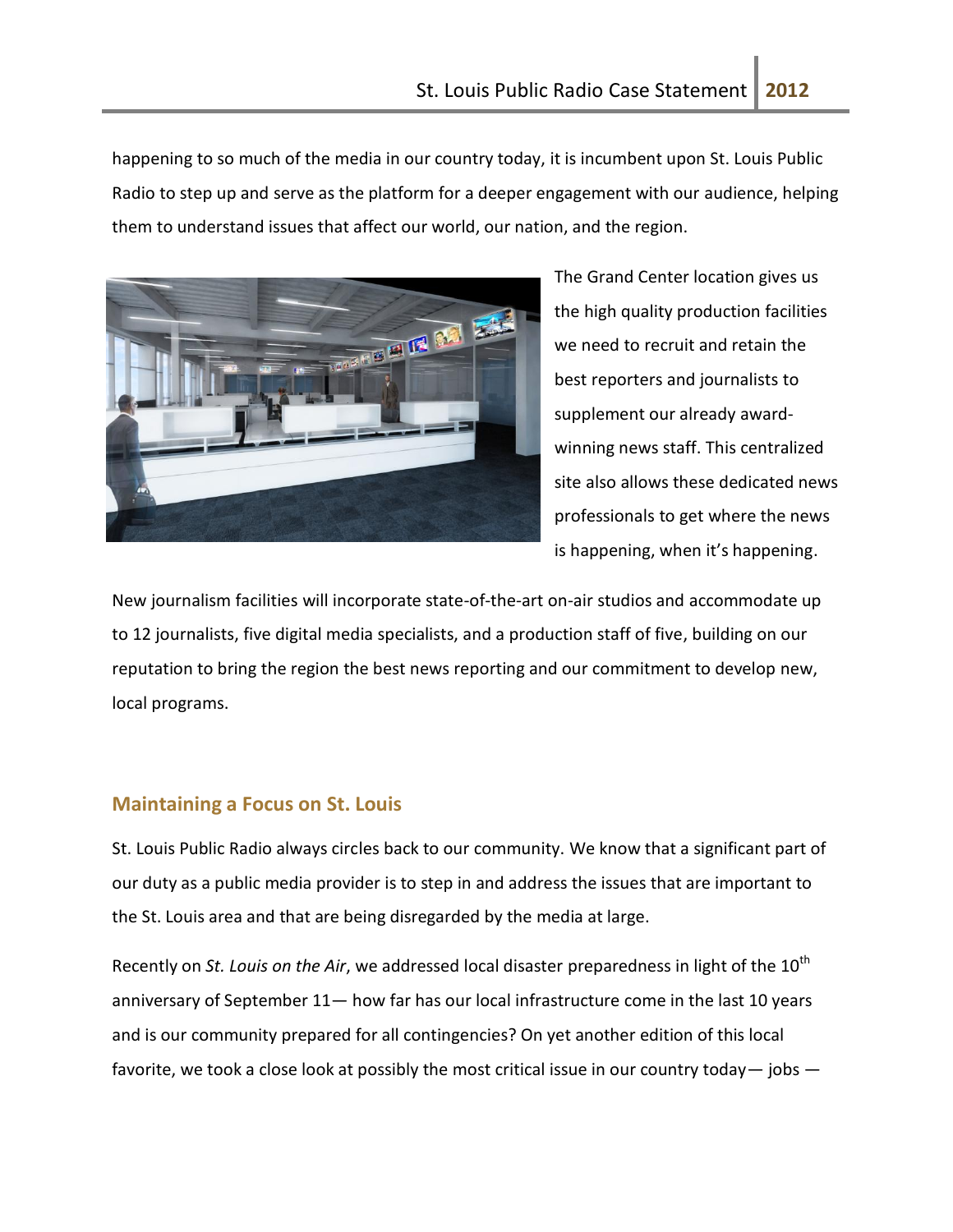by covering the state of the St. Louis workforce through a recent report conducted at St. Louis Community College.

#### *Our first priority is and always will be our region and the people in it.*

We are steadfastly committed to utilizing our knowledge and understanding of the community and applying that in our news reports and to programs like *St. Louis on the Air*, *Cityscape* and more. By convening with the community in our new facility at Grand Center, we will deepen our understanding of our culture, history and future. We must sustain the vital connection across social and geographic barriers that public radio provides.

### **Moving into the Future**

As we embark on this campaign, we are counting on our most devoted listeners and supporters to step forward and assist us in this effort. This is a crucial moment for us and for our community. Helping us reach this goal is about helping to promote a critical voice in the St. Louis region— the voice of our students, artists, local business owners, activists... everyone who defines what it is to live in our region.

We want to move beyond being just a radio station. Our ambition is to serve the people of St. Louis wherever they are and on whatever media platform they are using, to provide a gathering place where we can have a two-way, face-to-face level of engagement with the community.

Your support of this project can help do this. Your support can help guarantee that this station and the people we serve have a forum from which to grow, share ideas and develop transformative frameworks for the futures of all St. Louisans.